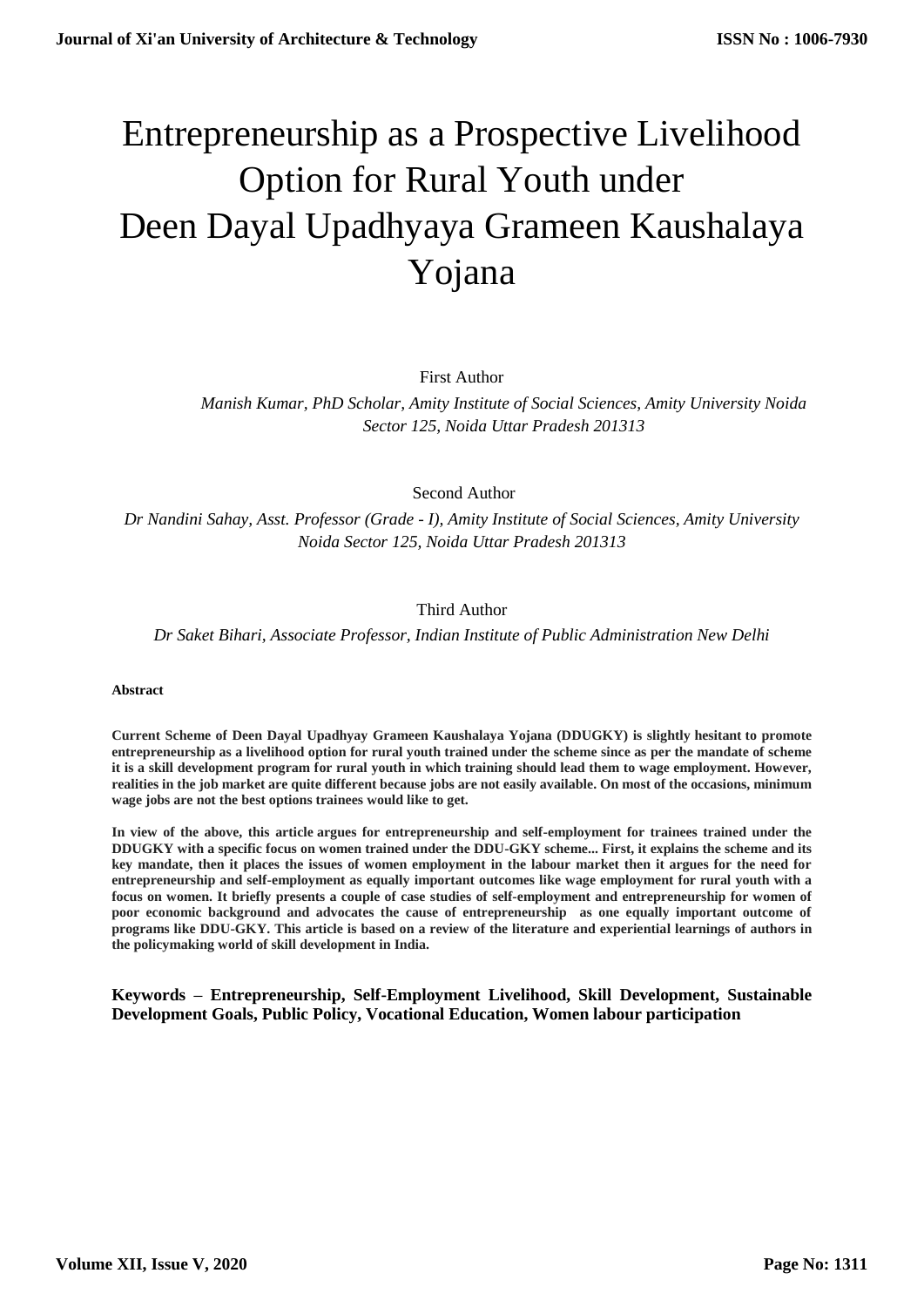#### **I. Introduction**

With the burst in Artificial Intelligence (AI) and Robotics, the employment scenario in world economies is rapidly changing. The World Bank, in a recent report, stated that as many as 69% of jobs are threatened due to automation. As such, jobs that require the enactment of a repetitive task can be easily performed by robots and thus, are more susceptible to the replacement by technology. While the jobs that involve critical thinking and analysis of problems and require a set of skills are usually less endangered.

With such perspective in foresight, the Government of India had announced, under Ministry of Rural Development (MoRD), Deen Dayal Upadhyaya Grameen Kaushalaya Yojana (DDU-GKY)<sup>1</sup> in September 2014. The DDU-GKY is aimed at increasing the income of families in the rural side of India by diversifying their employment opportunities and containing their dreams and ambitions<sup>2</sup>. The policy takes in trainees for formal training that could last from at least three months to a year and gets them lodged in formal wage employment, either in the country or abroad, after the graduation.

Although, "formal wage employment that requires skills<sup>3</sup>" meant the migration of the workforce from rural areas to urban areas as most rural economies are agriculture-based and lack to deploy skilled labour on a large scale. Furthermore, being agriculture headed, the jobs in rural regions are seasonal and depend on the weather.

This also turns out to be a drawback of DDU-GKY. The very success of Deen Dayal Upadhyaya Grameen Kaushalaya Yojana would, in turn, strain the urban ecosystem. The rural to urban migration would eventually lead to an increasing strain on the public utilities and facilities like public transport, housing, electricity, water, sanitation et cetera, which is not a sustainable approach.

Apart from the migration card and its inability to inculcate entrepreneurial skills amongst its graduates, the Deen Dayal Upadhyaya Grameen Kaushalaya Yojana is a boon for the youth seeking employment. It specifically focuses on job seekers in the age group of 18 to 35 years<sup>4</sup> from the families standing at the bottom of the social pyramid. These youths belong to the poorest of families and lack any skill to help them earn in the constantly evolving global economy. The DDU-GKY caters to the educational aspiration of such a rural population and equips them with skills to participate in the global job market. This is undertaken through funding a variety of skilling programs providing placement guarantee to at least 75% of the graduates. The guideline ensures that the graduates are placed in a formal wage job with a minimum wage of Rs 10,000 and the status of each graduate is tracked for a year.

The skill curriculum falls in line with the standards set by the Sector Skill Council (SSC) and the National Council for Vocational Training (NCVT). These two bodies closely monitor and design the curriculum to meet industry demand. The training duration can range from 576 hours to 2304 hours aka a minimum of 3 months to a year. This also includes training in employability and soft skills, functional English and computers.

The Government of India has set DDU-GKV under the umbrella of National Rural Livelihoods Mission (NRLM) which targets for assured jobs. The other leg of NRLM is RSETI. While DDU-GKV aims to develop skills for waged employment, RSETI or Rural Self Employment Training Institute is focused on self-employment. The working and implementation of this scheme is carried every quarter through performance review meetings and field visits by senior officials in the Rural Ministry.

According to their official website evenn Dayal Upadhyaya Grameen Kaushalaya Yojana is, at present, been undertaken in a total of 29 states and Union Territories of the country. It has absorbed an investment of more than INR 5600 crores. And the total number of projects currently under action reaches 1426. There are 649 partner organizations that hail from 52 vivid industries. This all brings in the great stats of 9.2 lakh successful trainees and over 4.9 lakh placed trainees as on 30th December 2019.

<sup>1</sup> DDUGKY Scheme Guideline available at the website of Ministry of Rural Development, Government of India a[t http://ddugky.gov.in/sites/default/files/SOP/DDUGKY\\_CNN\\_aligned\\_Guidelines\\_July\\_2016.pdf](http://ddugky.gov.in/sites/default/files/SOP/DDUGKY_CNN_aligned_Guidelines_July_2016.pdf) 2 Ibid

<sup>&</sup>lt;sup>3</sup> Leur Alette van, The rural economy: An untapped source of jobs, growth and development, Available at [https://www.ilo.org/global/about-the-ilo/newsroom/news/WCMS\\_547135/lang--en/index.htm](https://www.ilo.org/global/about-the-ilo/newsroom/news/WCMS_547135/lang--en/index.htm)

<sup>4</sup> DDUGKY Scheme Guideline available at the website of Ministry of Rural Development, Government of India a[t http://ddugky.gov.in/sites/default/files/SOP/DDUGKY\\_CNN\\_aligned\\_Guidelines\\_July\\_2016.pdf](http://ddugky.gov.in/sites/default/files/SOP/DDUGKY_CNN_aligned_Guidelines_July_2016.pdf)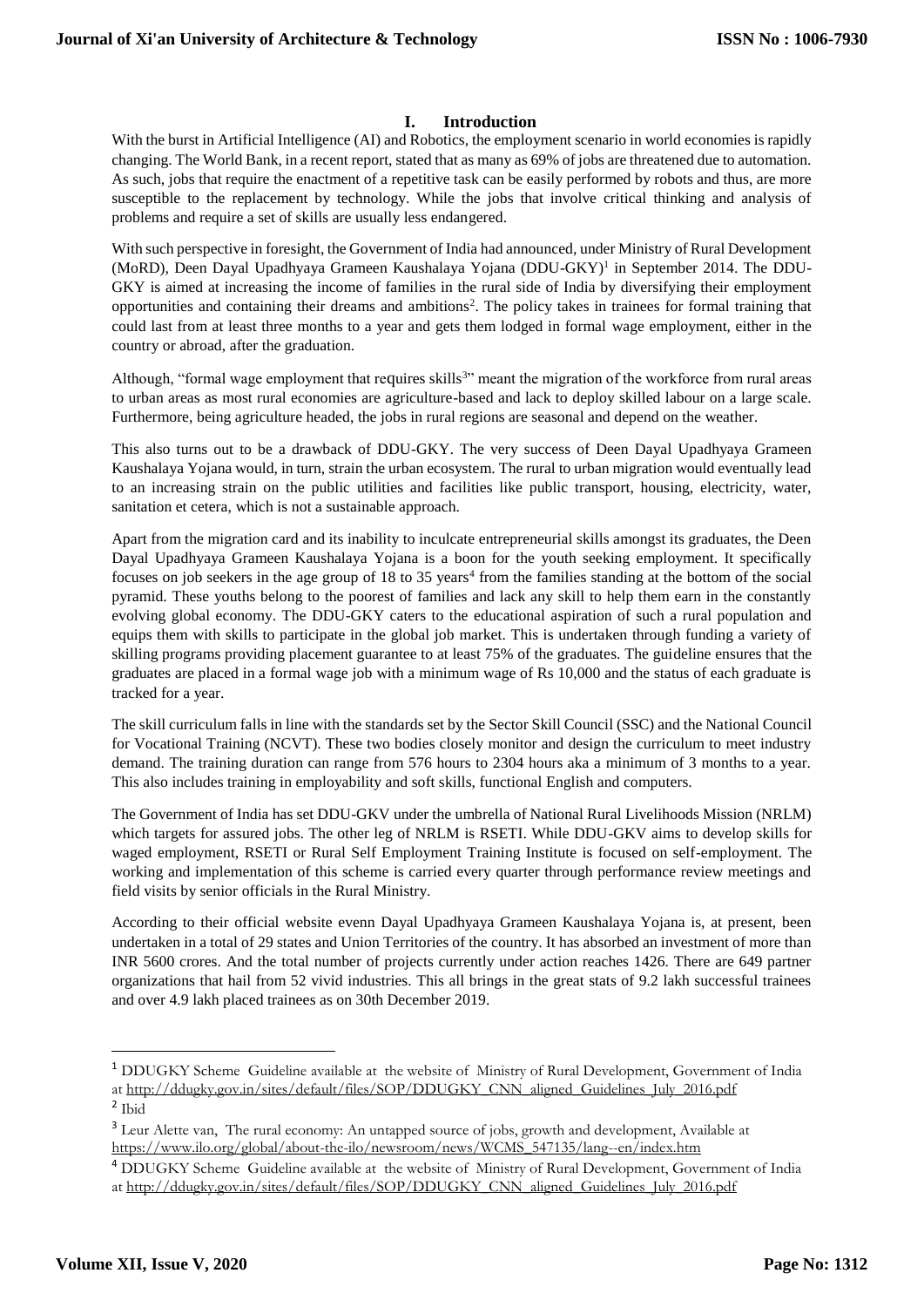The skill training, placement, and post-placement support for employed graduates is provided by Program Implementing Agencies (PIA) which are in turn funded by the government. The reimbursement to PIA is made by the Ministry of Rural Development for successful placements of the trainees after it is clearly demonstrated that he/she is placed and has been working for the three months. This is usually done with the help of salary slips from employers that each trainee is asked to submit<sup>5</sup>.

#### *1.1 Women And Their Falling Employment Share*

Pandit Deen Dayal Upadhyaya Grameen Kaushalaya Yojana initiated with the mission to add skill to the poor and empower them with a formal wage job involving the flow of people from rural to urban areas. This migration is easy for the males irrespective of the faith they follow and the extent of the patriarch in the family structure. But such isn't the case for the women. The challenges she faces to take up or comply with her training and job, and eventually give up on all she has earned highlights the drawback of the program.

Her challenges and the overrepresentation of men in this scheme are owned by several factors. The biggest of these is the traditional gender norms that exist in Indian society. Husbands and other male relatives often dissuade women from taking up jobs. All this to safeguard their reputation. It has also been the case that, since women are the pivotal point around whom the family life revolves, they tend not to migrate. The males of the family suffer no such restrictions.

Another major factor that affects women's participation in the faith she follows and the caste she belongs to; that is her social status. Talking about the countryside, it has been observed that Hindu women of lower caste working outside her home are more common than those in the privileged classes<sup>6</sup>.

It is also seen that women in families tend to be earning members if the family is struggling financially. In families with a stable source of income, patriarchal ideology starts to play in.

As a result of such circumstances, DDU-GKY and policies of such sort, besides being targeted for their biased formulation, adds to the current gender gap in the workforce. This leads to both social and economic implications. Data demonstrate that a decrease in the number of women in the labour force means higher rates of domestic violence and women having a lower say in decision making and family planning.

The Government of India is very well aware of these scenarios and has set several programs to encourage more women to take up training and enter the workforce catering to the rural to urban movement, but turns out that these programs are not very successful for several reasons.

Moreover, for the successful trainees of DDU-GKY, the ones who have migrated from their indigenous village to a new city put them face to face in the language barrier, culture barrier and an ever-increasing hostility of the inhabitants of the urban space. The migrants also lack several basic amenities such as finance, housing, health care. The women are prone to additional risk of rights exploitation, abuses and human trafficking.

All such issues could be avoided if we can generate employment opportunities in rural areas. The migration could be a solution to the rising number of issues of unemployment, but it should be thoroughly noted that this flow of people from rural regions to urban areas is a temporary solution to a permanent problem. Developing opportunities in rural regions and to strengthen the rural economies apart from the season dependent agriculture sector would help alleviate the escalating pressure.

#### *1.2 Women After DDU-GKY*

The Government of India and Program Implementing Agencies (PIA) offer extensive support to the trainees after they have graduated. The PIA helps the trainees throughout the migration process and extend their support to the

1

<sup>5</sup> Ibid

<sup>6</sup> Sindhuja Sankaran, Maciek Sekerdej, & Ulrich von Hecker, The Role of Indian Caste Identity and Caste Inconsistent Norms on Status Representation, Front Psychol. 2017; 8: 487. DOI: [10.3389/fpsyg.2017.00487](https://dx.doi.org/10.3389%2Ffpsyg.2017.00487)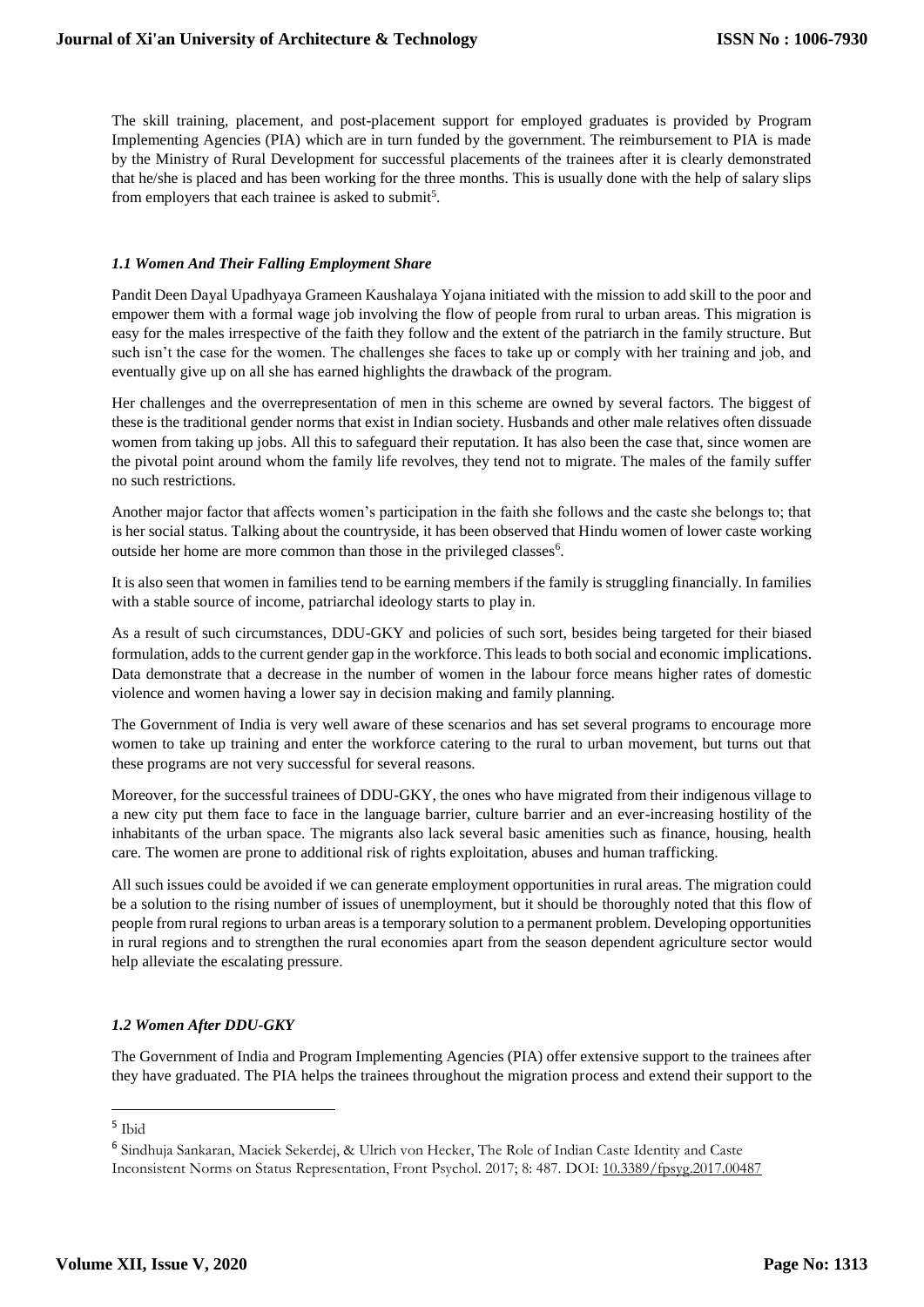graduates for a year after they have graduated. They also check on the graduates regularly in regards to the environment at the workplace. Even then, DDU-GKY has been struggling to keep the female graduates formally employed<sup>7</sup>. Women tend to return to their homes in rural areas, usually after three months. This shift, in most cases, is due to family pressure or personal preference of residing in the calm of the country than the hustle-bustle of a city.

As a matter of fact, the Ministry of Rural Development (MoRD) doesn't consider such cases as a debacle. The officials press on the fact that even though their trainee has pulled her steps back, she does carry new, sound confidence and self-belief with her to her place in the country.

It should be noted and cherished that such returnees or any such graduate hold a very viable option of selfemployment aka entrepreneurship to earn an income. MoRD should put up with such graduates to help them find and create stable employment options. The neonate confidence could bring out innovative alternatives to the formal wage employment options available only in urban areas and would create a new ecosystem in rural India where women would be able to earn an income and stand independent of their husband or any other male support. This means the utilization of skills learned and confidence gained during their training at DDU-GKY, residing in their home communities and avoiding migration to urban regions.

#### *1.3 Women As Entrepreneur*

As little as 14% of the total entrepreneur of India are women. This shows the extent of misrepresentation of females in holding top posts in any office. The reasons are quite the same as the ones that keep women from taking up jobs: Patriarchy ingrained in the social fibre, the prevalence of traditional norms, caste and faith followed. In addition to these, the other deterrent to women entrepreneurship is the absence of an entrepreneurial mindset, difficulty in accessing resources, lack of practical experience, lack of mentoring and networking, absence of understanding of business administration and lack of government support and schemes. These deterrents are further discussed:

- i. Absence of an Entrepreneurial Mindset: It is human psychology and the "play it safe" mindset that keeps most people off from starting a business. It is a popular desire to find a job that pays well and holds great perks during and after the tenure of the job. Such positions are favourable against the riskier option of entrepreneurship where the working hours surpass the working hours in any traditional job and where the income could barely fulfil the expectations. The aspiring entrepreneurs, or the graduates holding the potential to be entrepreneurs, especially female graduates, should be made well aware of the control they hold over their schedules and their working hours to promote entrepreneurship among them<sup>8</sup>.
- ii. Difficulty in Accessing Resources: In India, rural India most of all, women have difficulty in acquiring funds for starting or furnishing or spreading their business. This is mostly due to the absence of inheritance and land under their name. the land, house, property etc rests directly with the husbands or male-dominant of the family which affects women's access to assets. This, in turn, handicaps women from acquiring loans<sup>9</sup>. If these could be checked somehow, more women would be inclined to break free of their chains and try to earn their bread by starting some venture.
- iii. Lack of Practical Experien3ce: In a generalized manner, Lack of Practical Knowledge stands true as a deterrent to entrepreneurship. But the case of women is slightly tricky as they hold a good hand and

<sup>7</sup> Kym Cole and Liebschutz Jennifer "Expanding employment for India's rural women" Harvard Kennedy School. March 2016.Available at [https://wappp.hks.harvard.edu/files/wappp/files/cole-liebschutz\\_pae.pdf](https://wappp.hks.harvard.edu/files/wappp/files/cole-liebschutz_pae.pdf)

<sup>8</sup> Bhide Amar, The Questions Every Entrepreneur Must Answer HHBR 1996, Available at https://hbr.org/1996/11/the-questions-every-entrepreneur-must-answer

<sup>9</sup> Panda, Pradeep, Gupta, Jayoti, Bulankulame Indika, Bhatia Nandita, Chakroborty Swati, & Duvvry Nata, Property Ownership and Inheritance Rights of Women for Social Protection – The South Asia Experience.

Synthesis of three reports 2006. Available at [https://www.icrw.org/wp-content/uploads/2016/10/Property-](https://www.icrw.org/wp-content/uploads/2016/10/Property-Ownership-and-Inheritance-Rights-of-Women-for-Social-Protection-The-South-Asia-Experience.pdf)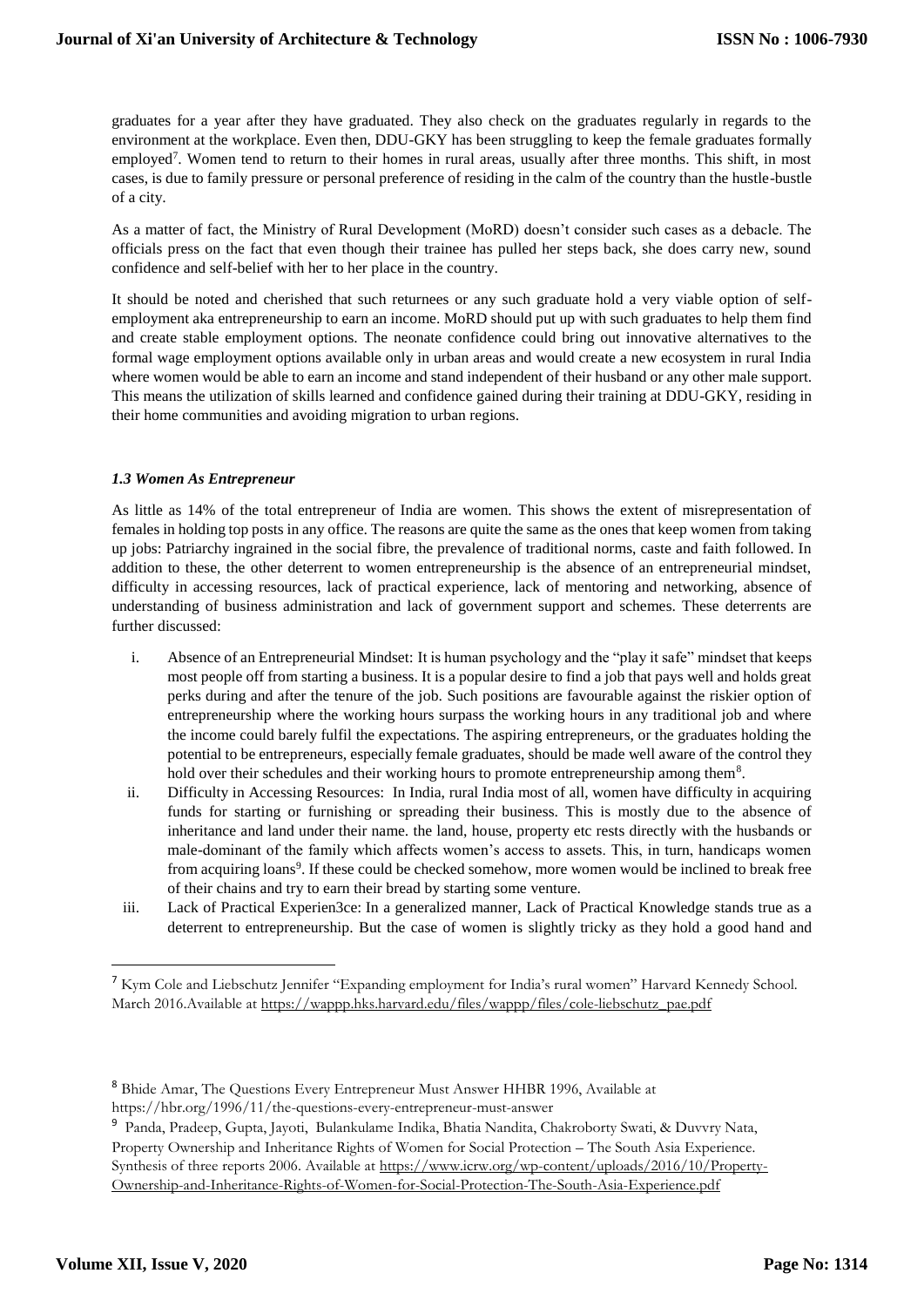experience of running their homes. The existing knowledge of women can be easily used to help them manage the business.

- iv. Lack of Mentoring and Networking: The existing social structure in India tries to keep women behind the curtain. This omits any possibility of interaction, instantly discarding any scope of mentoring, nurturing and networking of and with intelligent and entrepreneurial minds. The government needs to come up with mentoring programs and get women enrolled if women entrepreneurs are to be raised.
- v. Absence of Understanding of Business Administration: Voices have been raised since decades by prominent leaders like Raja Ram Mohan Roy to educate women. They should be allowed to move out of their kitchens into the world and schools and motivated to pursue all aspects of the business. This would be very helpful and boost their morale to raise their heads and take up entrepreneurship as they will be well acquainted with the subject. A very suitable example of this would be someone who owns a studio that designs and sells clothes. She could be very good with it but is unaware of how to put her skills to work for her. So, it is necessary to help them with required marketing support like teaching them to fill tenders and registering their organization with the government and other business groups.
- vi. Lack of Knowledge of Government Support and Schemes: Under the Stand-Up<sup>10</sup> India initiative taken up by the Indian government, a loan of Rs.10 lakh to Rs.1 crore can be dispensed from banks to at least one Scheduled Caste (SC) beneficiary or to one Scheduled Tribe (ST) beneficiary and one-woman beneficiary per bank branch. This loan is to be used to set up a greenfield enterprise in trading, services or manufacturing sector, but owing to the lack of information and awareness amongst the entrepreneurs, more when it comes to rural entrepreneurs and rural women entrepreneurs, such measures stay back in papers and go unnoticed and unused. The women are also unaware of the several platforms that exist exclusively for the support of women.

When it comes to organizing and running a business, women entrepreneurs in India are handicapped<sup>11</sup>. This is due to the lack of exposure women hold at a very basic level. It should be noted that the transition of women from a homemaker to a sophisticated businesswoman has never been easy and would never be if the same values prevailed in our society and our minds. We should tend to change our mentality with time as trends change with the passage of time. This is to say as women across the globe are showing an interest to be economically independent and are reaching markets with their ideas to start enterprises. Amongst these lies many who have taken inspiration from the women successful in various business areas.

It is worth highlighting that some women in rural regions do fall in the "entrepreneurs" category without being noticed. Consider a dairy farmer who supplies milk. She is an entrepreneur already. But the widespread existence of patriarchy and family responsibilities has confined these women as entrepreneurs. The limited exposure of the world outside their village adds to their problems of restricted mobility and their dependency on the intermediaries that reach the markets on their behalf.

Nonetheless, women entrepreneurs have been showcasing their skills in the limelight by extending their kitchen activities as a business model, i.e., the 3 Ps, viz., pickles, powder, and papad. This accomplishment is partly owed to the various government schemes and efforts of various voluntary organizations like Mahila Mandals. But mostly, it is due to their untiring hard work, perseverance, tenaciousness, determination, confidence and the compelling urge to do something positive in their lives.

The women entrepreneurs have now moved on from 3Ps to 3Es. viz., Engineering, Electronics, and Energy. Although these units do not dominate the market environment, it is worth applauding that women are putting up units to manufacture solar-cookers (Gujarat), small foundries (Maharashtra), T.V. Capacitors (Odisha) and electronic ancillaries (Kerala).

While entrepreneurs as a whole add a lot of value to the economy, women entrepreneur approaches are sustainable and ethnic. It was found in a study on the Social Enterprise Landscape in India led by the British Council that as compared to the male-led social enterprises, the female-led enterprises focused more on education and literacy.

<sup>10</sup> Stand Up India Scheme , Government of India Available at <https://www.standupmitra.in/Home/SUISchemes> <sup>11</sup> Sumana M, Women Entrepreneurs in India: Need, Scope, Functions, Qualities, Role, 2019. available at

<http://www.economicsdiscussion.net/entrepreneurship/women-entrepreneurs-in-india/32337>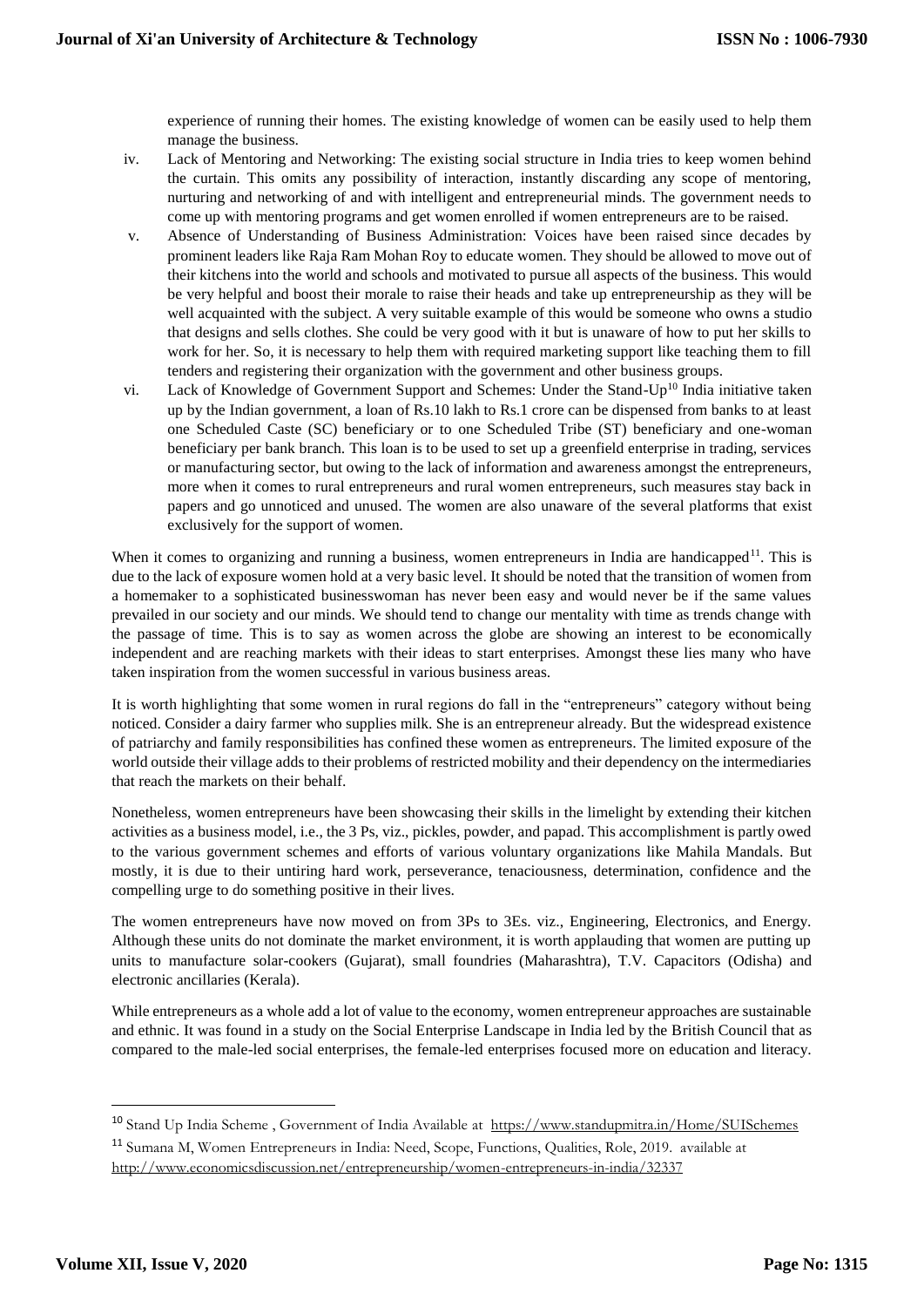The female-led enterprises were also found to be more inclined towards the needs and the ways to improve the lives of women, children, and people with disabilities than any male-led social enterprise.

In the words of the former prime minister of India Pt. Jawaharlal Nehru: "When women move forward, the family moves, the village moves, and the nation move." True enough!

Women entrepreneurship have been recognized as an important and untapped source of economic growth since the last decade. With the spread of education and awareness, Indian women have shifted from the extended traditional cottage industries, kitchen, and handicrafts towards non-traditional, higher levels of activities.

The government of India, to create a favourable environment to empower women as entrepreneurs, with a focus on rural India, could take the following steps:

- i. Encouraging women's participation in decision making. This could be taken into account by more representation in Panchayat elections, or by dissuading patriarchy.
- ii. Training in professional competence.
- iii. Counselling and monitoring through the aid and commitment of NGOs.
- iv. Women entrepreneurship guidance cell system.
- v. Better educational facilities and schemes for women.
- vi. Target women as a specific group for all the developmental programs.
- vii. Adequate training programs for women to hail their management and marketing skills.

#### **II. ENTREPRENEURSHIP AND DDU-GKY**

MoRD, under its National Rural Livelihoods Mission (NRLM), apart from Deen Dayal Upadhyaya Grameen Kaushalaya Yojana, runs an initiative called RSETI – Rural Self Employment Training Institute. These are selfemployment institutes that are run by local banks and MFIs, who also help MoRD track the successful and settled trainees of RSETI. The government has also initiated Start-Up Enterprise Institutes to provide skills, loans, and other necessary support to the raising entrepreneurs.

There is a need to add "entrepreneurship" to the prospectus of DDU-GKY to row the drop-outs towards selfemployment. A unified program that adds skill and inculcates leadership amongst the trainees would lead to the creation of a self-sustaining ecosystem that would promote, rather, replace job seekers by job creators.

This quality addition could be of essential value for the success of DDU-GKY and its trainees because of the presence of a high degree of self-sustenance in the rural economies. It is in the nature of the rural side to be able to survive on the resources available in the surroundings.

Raising entrepreneurs in rural – the lesser developed side of India would mean developing India at the essential and basic grass-root level, i.e. the growth of India that our leaders have called for after the independence from Britain. This would also call for proper utilization of local resources, employment generation and fostering economic development. Village industries would also play a crucial role in boosting Foreign exchange through the export of serviced goods.

Women as entrepreneurs are a very viable option because they are found to be more creative, innovative and adaptive than men. They possess better leadership qualities and are much more ethical and generous than their male counterparts. Moreover, since the driving force in women would be in their desire to break free from the social shackles and presumptions and to attain financial independence and social recognition, their chances of carrying their venture to great height are higher.

Below are two case studies of models that can be used under DDU-GKY to put the entrepreneurial skills in action on the far side of the Indian economy.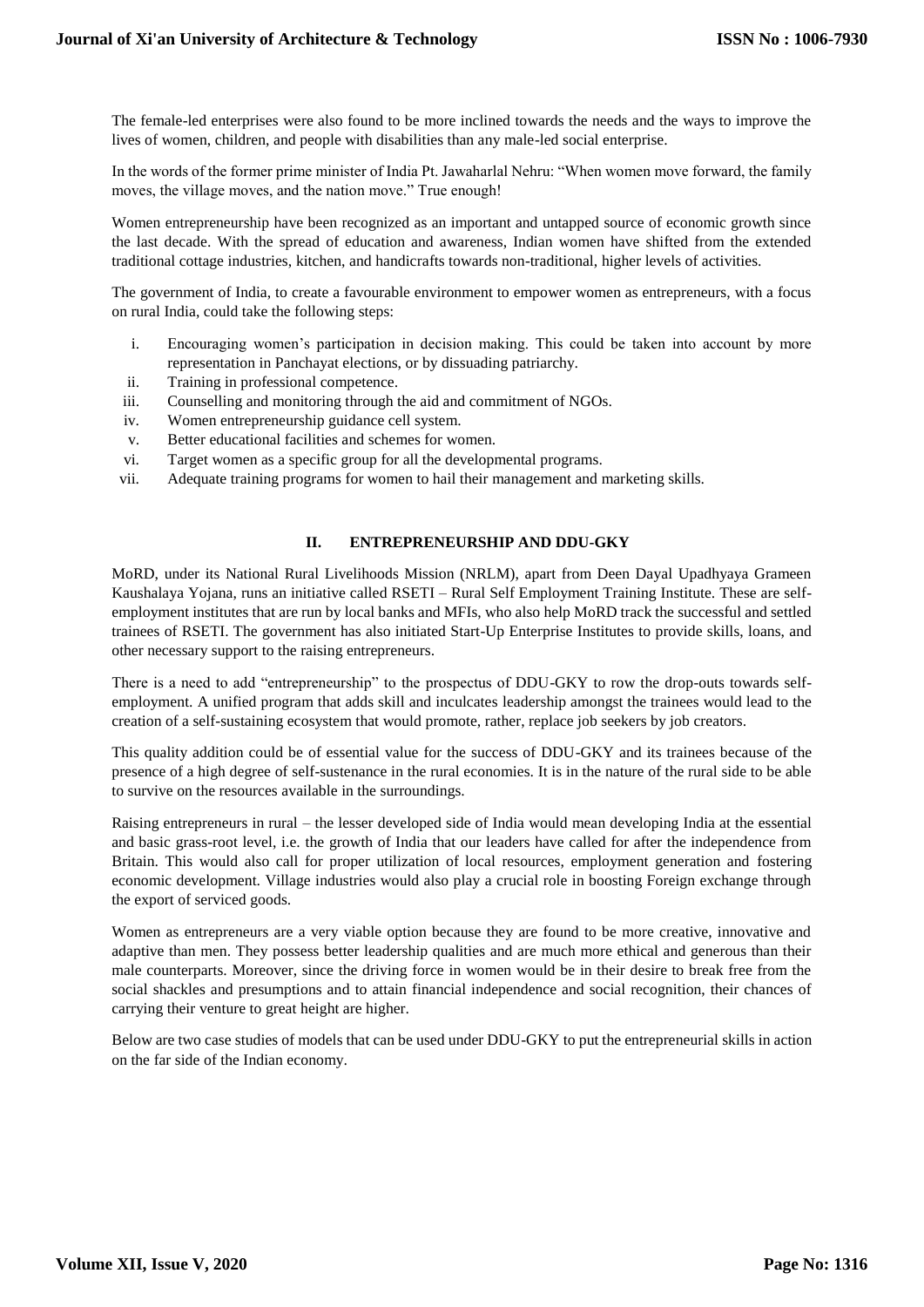#### **III. Independent Contracting / Subcontracting**

- In 2000, Hindustan Unilever Limited (HUL) launched Project Shakti in Andhra Pradesh<sup>12</sup>. Under this, HUL hired and trained women from the rural areas to sell health and hygiene products in the rural part of India which the company had no access to. They also hired their husbands as distributors which played a crucial role in the retention rate of the women.
- As of 2012, these women earned approximately USD 40-60 per month. It was double, in some case triple their usual earning. HUL during the tenure worked with several government officials, SHGs and NGOs and helped the rural women with accounting and skills training, staff to consult on business planning and marketing, and smartphones to help the women manage their business effectively. Besides this, the project has been successful in spreading awareness about the importance of maintaining health and hygiene in rural areas that were inaccessible by traditional media.
- Hiring husbands dissolved a huge cultural barrier that comes into play for women. The husbands were well informed about the ethics and mission of the enterprise which minimized their fear and mistrust and gained the women free mobility.
- The sub-contracting, though, holds its unique fears and limitations. Such subcontracting by multinational corporations holds power to wreck the environment and ecology of such rural communities. Also, due to low rates of literacy, corporations can make a business of potentially harmful or ineffective products. The sub-contractor can be easily replaced or hired at a lower capital due to the presence of a huge labour force in the market. The government has taken these concerns under a legal umbrella to mitigate them.
- The "sub-contracting" model can be utilized with DDU-GKY to enable the graduates to create jobs rather in their rural, home environment than seek jobs in an urban environment. Sub-contractors, as proven, will play an essential part in economic and employment growth by partnering with modern informal enterprises.
- The dropouts of DDU-GKY can be exposed to sub-contracting in rural India, based on the type of skill they have gained at the training institute. No doubt, their soft skills would have a cutting edge in such ventures.

#### **IV. Cooperatives**

- A cooperative is a jointly owned venture operated by its members who share its profits or losses. Cooperatives such as Amul<sup>13</sup> and Shri Mahila Griha Udyog Lijjat Papad<sup>14</sup> have been generating positive impacts for Indian women for several decades. Projects inspired by such cooperatives hold a great possibility to create and offer employment to the graduates of DDU-GKY.
- Talking specifically about Shri Mahila Griha Udyog Lijjat Papad or Lijjat, it has been in action since 1959 and involves women who are paid daily for their efforts. Lijjat is a successful business that makes annual sales up to USD 46 million and yet does not require any significant donors or government support.
- The cooperative includes a 43,000-person workforce that is entirely female and hails from diverse backgrounds and work in harmony and with mutual respect irrespective of their caste and religion. The work culture at Lijjat enables the women to work from home and make a sustainable income and make a share in household income. This helps to address the barriers that have been created by absurd social norms and the prevalence of patriarchy in society.

<sup>&</sup>lt;sup>12</sup> About Project Shakti, Available at [https://www.hul.co.in/sustainable-living/india-sustainability-initiatives/case](https://www.hul.co.in/sustainable-living/india-sustainability-initiatives/case-studies/enhancing-livelihoods-through-project-shakti.html)[studies/enhancing-livelihoods-through-project-shakti.html](https://www.hul.co.in/sustainable-living/india-sustainability-initiatives/case-studies/enhancing-livelihoods-through-project-shakti.html)

<sup>13</sup> About Amul available at <https://www.amul.com/>

<sup>14</sup> About Shri Mahila Griha Udyog Lijjat Papad available at <http://www.lijjat.com/>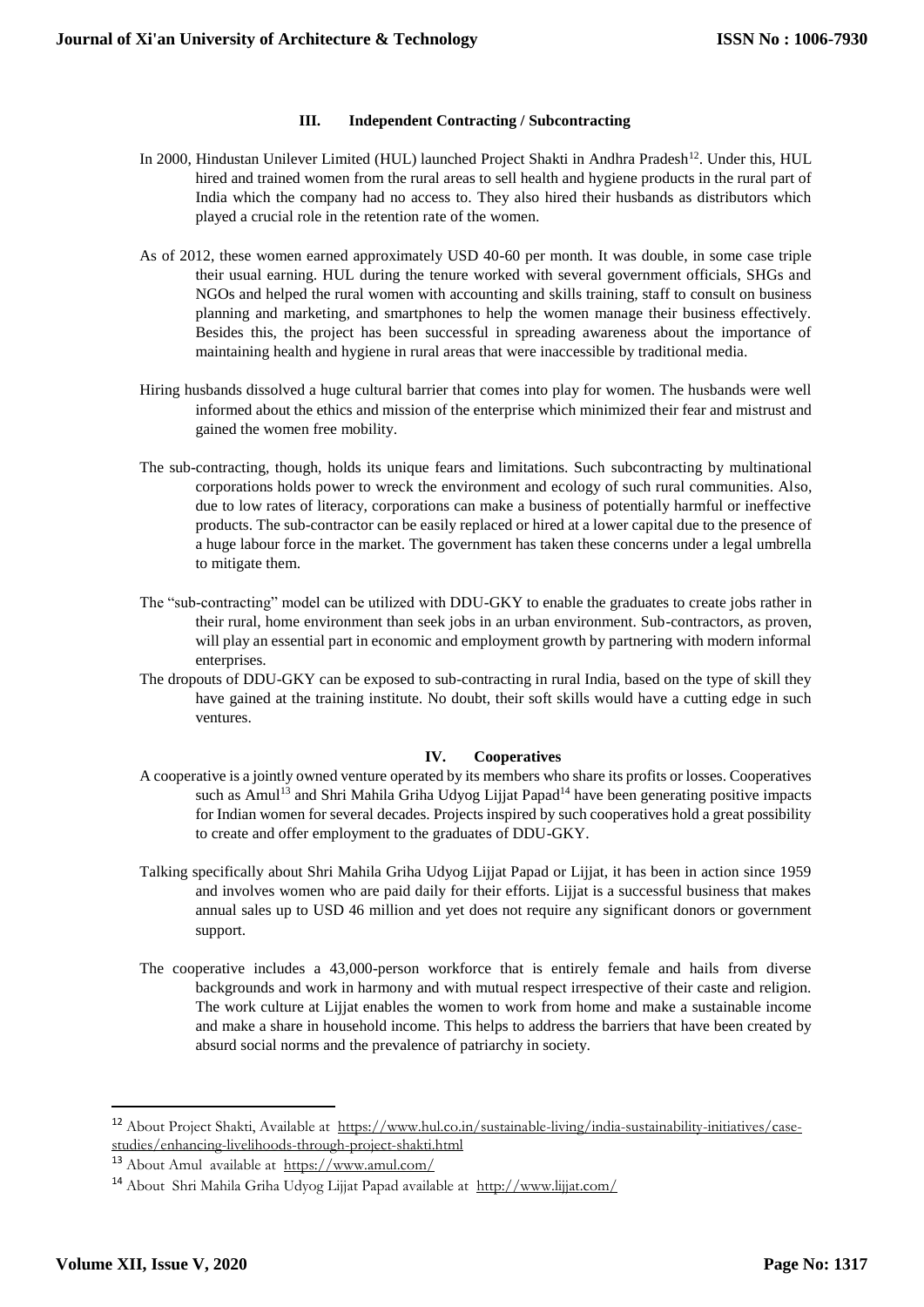- Regardless of that, Lijjat has only been able to impact lives in a limited manner. In addition to this, state-run cooperatives have been a failure, which is mostly due to lack of accountability and unwillingness to take risks by the members of the cooperative.
- In a study, researcher Linda Mayoux<sup>15</sup> concluded that only the cooperatives where the women were well networked with the larger supply chain, were supported by their industry and had less competition from companies undertaking mass production were able to or were more likely to prevail over time.
- DDU-GKY might look up to encourage its graduates to form new cooperatives or join the existing cooperatives to make a living. Joining existing cooperatives would be a comparatively easy option than starting one. Starting a new cooperative should, thus, receive extensive support from the MoRD in terms of identifying the viable products, creating the required market linkages and bringing financing options in light.
- It should also be kept in view that group enterprise is not a sure shot answer to address the unemployment challenge. These group enterprises or cooperatives have proved themselves to be a good option, but in some cases, an individual enterprise is a better option. Nonetheless, both need entrepreneurial values in its members.

<sup>15</sup> Mayoux, L. (1995), Alternative vision or Utopian fantasy?: Cooperation, empowerment and women's cooperative development in India. J. Int. Dev., 7: 211–228.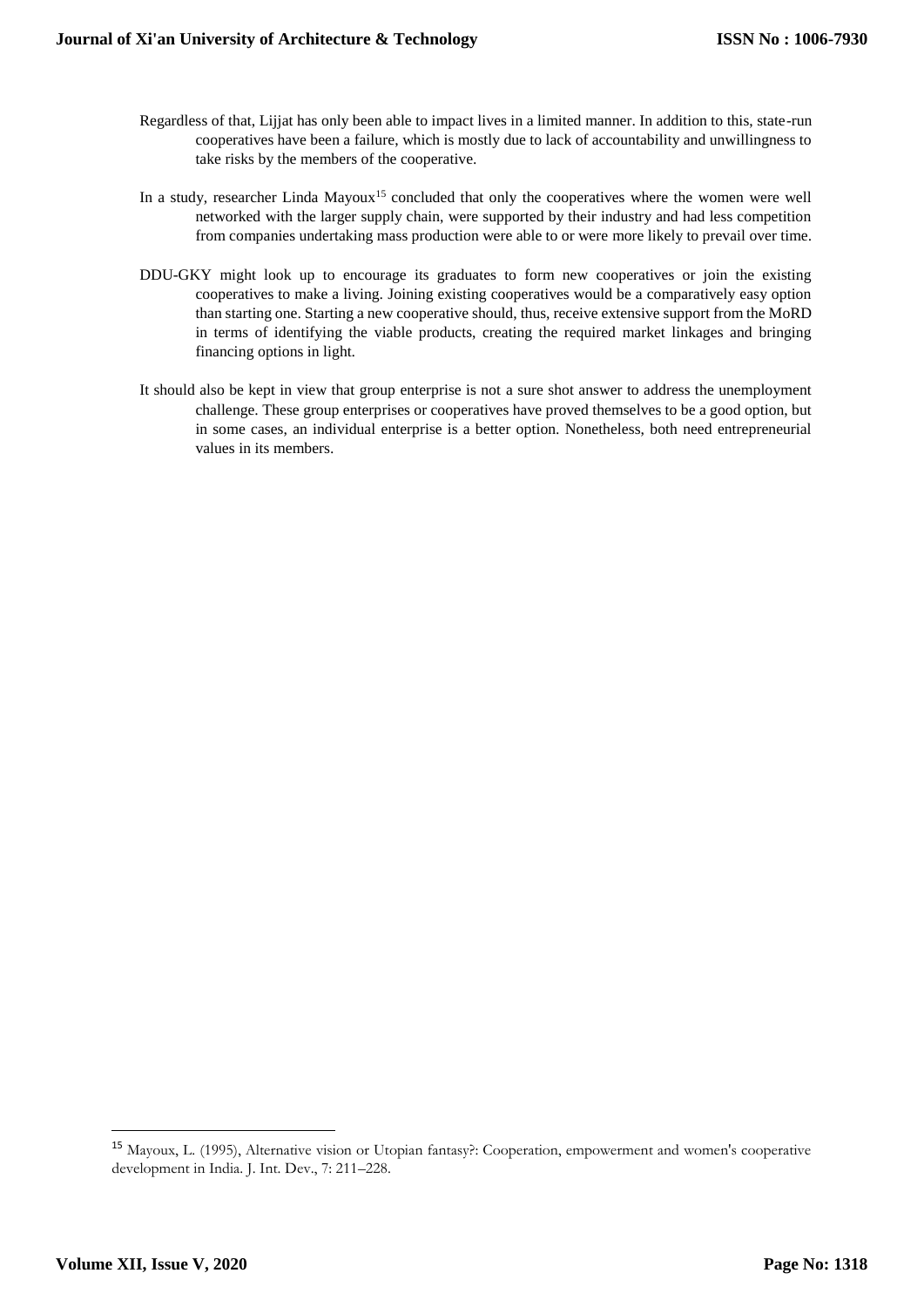### **V. CONCLUSION**

Creating a job is a challenge that all the economies across the world suffer. This challenge takes up an agonizing form when it is seen in the purview of the enormous population of a country as big as India. The government of India has been making several efforts to keep up the available jobs with an increase in the workforce while keeping the earnings at a respectable mark.

To look after the issue of unemployment in the rural side of the country, the Indian government, under the umbrella of MoRD has initiated a couple of programs. Amongst them, we have discussed Deen Dayal Upadhyaya Grameen Kaushalaya Yojana (DDU-GKY) in great depth. We have analyzed the features and shortcomings of the policy. We have discussed why are the women underrepresented in the trainees and why do trainees drop out of the program after a while.

To make DDU-GKY a more viable option, we have suggested the addition of "entrepreneurship" to the skillset taught to the trainees. We have discussed why women as an entrepreneur are better than male entrepreneurs and how dynamic a society would be if we can raise women entrepreneur in society, especially rural society. We have then analyzed some of the existing models that can be used in rural India to turn the status of the graduates of the programs from Job Seeker to Job Creator.

#### **VI. REFERENCES (A to Z)**

- 1. About Amul available at <https://www.amul.com/>
- 2. About Shri Mahila Griha Udyog Lijjat Papad available at <http://www.lijjat.com/>
- 3. About Project Shakti, Available at [https://www.hul.co.in/sustainable-living/india-sustainability](https://www.hul.co.in/sustainable-living/india-sustainability-initiatives/case-studies/enhancing-livelihoods-through-project-shakti.html)[initiatives/case-studies/enhancing-livelihoods-through-project-shakti.html](https://www.hul.co.in/sustainable-living/india-sustainability-initiatives/case-studies/enhancing-livelihoods-through-project-shakti.html)
- 4. Abuselidze, George and Beridze Lasha.: Financing models of vocational education and its impact on the economy: Problems and perspectives, shs web conf. volume 66, 2019 ERPA international congresses on education 2019. <https://doi.org/10.1051/shsconf/20196601001>
- 5. Bhide Amar, The Questions Every Entrepreneur Must Answer,HBR 1996, Available at <https://hbr.org/1996/11/the-questions-every-entrepreneur-must-answer>
- 6. DDUGKY Scheme Guideline available at the website of Ministry of Rural Development, Government of India at

[http://ddugky.gov.in/sites/default/files/SOP/DDUGKY\\_CNN\\_aligned\\_Guidelines\\_July\\_2016.pdf](http://ddugky.gov.in/sites/default/files/SOP/DDUGKY_CNN_aligned_Guidelines_July_2016.pdf)

- 7. Glaub, Matthias, and Michael Frese. "A critical review of the effects of entrepreneurship training in developing countries." Enterprise Development and Microfinance 22, no. 4 (2011): 335-353
- 8. Kapsos, Steven, Silberman, Andrea, and Bourmpoula, Evangelia. "Why is Female Labor Force Participation Declining So Sharply in India?" ILO Research Paper No. 10, August 2014.
- 9. Kym Cole and Liebschutz Jennifer "Expanding employment for India's rural women" Harvard Kennedy School. March 2016.Available at [https://wappp.hks.harvard.edu/files/wappp/files/cole](https://wappp.hks.harvard.edu/files/wappp/files/cole-liebschutz_pae.pdf)[liebschutz\\_pae.pdf](https://wappp.hks.harvard.edu/files/wappp/files/cole-liebschutz_pae.pdf)
- 10. Leur Alette van, The rural economy: An untapped source of jobs, growth and development, Available a[t https://www.ilo.org/global/about-the-ilo/newsroom/news/WCMS\\_547135/lang--en/index.htm](https://www.ilo.org/global/about-the-ilo/newsroom/news/WCMS_547135/lang--en/index.htm)
- 11. Mayoux, L. (1995), Alternative vision or Utopian fantasy?: Cooperation, empowerment and women's cooperative development in India. J. Int. Dev., 7: 211–228.
- 12. Mehrotra Santosh, Raman Ravi, Kumra Neha, Kalaiyarasan, Röß Daniela, Vocational Education and Training Reform in India Business Needs in India and Lessons to be Learned from Germany,2014, Url[: http://aei.pitt.edu/id/eprint/74136](http://aei.pitt.edu/id/eprint/74136)
- 13. Ministry of Skill Development and Entrepreneurship , Resources on Budget Government of India, Available at<https://msde.gov.in/budget.html>
- 14. Panda, Pradeep, Gupta,Jayoti, Bulankulame Indika, Bhatia Nandita,Chakroborty Swati, & Duvvry Nata, Property Ownership and Inheritance Rights of Women for Social Protection – The South Asia Experience. Synthesis of three reports 2006. Available at [https://www.icrw.org/wp](https://www.icrw.org/wp-content/uploads/2016/10/Property-Ownership-and-Inheritance-Rights-of-Women-for-Social-Protection-The-South-Asia-Experience.pdf)[content/uploads/2016/10/Property-Ownership-and-Inheritance-Rights-of-Women-for-Social-](https://www.icrw.org/wp-content/uploads/2016/10/Property-Ownership-and-Inheritance-Rights-of-Women-for-Social-Protection-The-South-Asia-Experience.pdf)[Protection-The-South-Asia-Experience.pdf](https://www.icrw.org/wp-content/uploads/2016/10/Property-Ownership-and-Inheritance-Rights-of-Women-for-Social-Protection-The-South-Asia-Experience.pdf)
- 15. Stand Up India Scheme , Government of India Available at <https://www.standupmitra.in/Home/SUISchemes>
- 16. Sumana M, Women Entrepreneurs in India: Need, Scope, Functions, Qualities, Role, 2019. available a[t http://www.economicsdiscussion.net/entrepreneurship/women-entrepreneurs-in-india/32337](http://www.economicsdiscussion.net/entrepreneurship/women-entrepreneurs-in-india/32337)